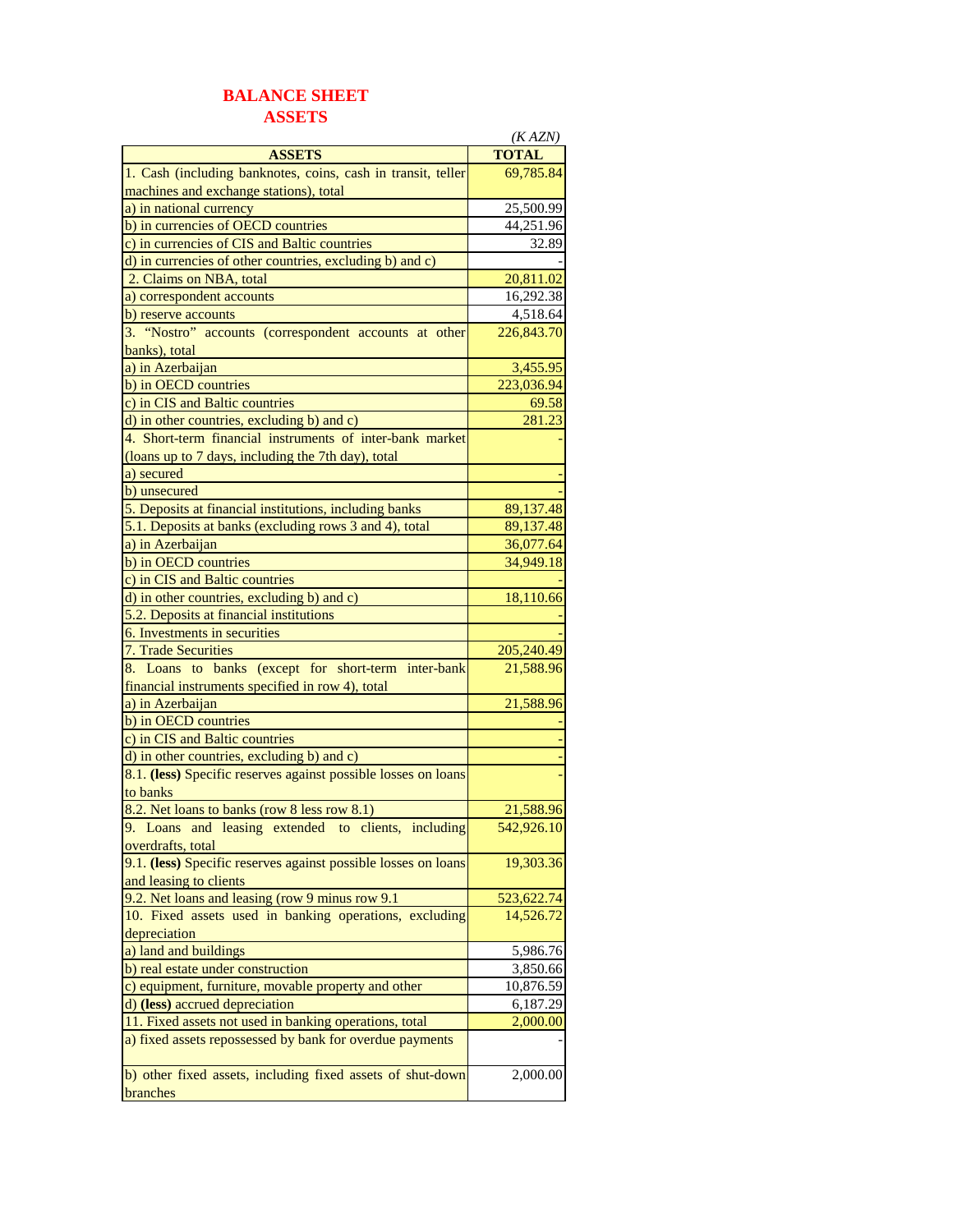| 12. Investments and financial participation $(50 \, % + 1)$<br>voting share) in unconsolidated affiliate companies, total | 47,480.77   |
|---------------------------------------------------------------------------------------------------------------------------|-------------|
| a) banks                                                                                                                  | 47,480.7    |
| b) other financial institutions                                                                                           |             |
| c) non-financial institutions                                                                                             |             |
| 13. Investments and financial participation (less than 50 %                                                               |             |
| voting share) in other unconsolidated companies and joint                                                                 |             |
| ventures, total                                                                                                           |             |
| a) banks                                                                                                                  |             |
| b) other financial institutions                                                                                           |             |
| c) non-financial institutions                                                                                             |             |
| 14. Intangible assets, excluding depreciation                                                                             | 3,660.25    |
| 15. Other assets                                                                                                          | 63,206.70   |
| a) Reserves on other operations                                                                                           |             |
| <b>16. Total assets</b>                                                                                                   | 1.287.904.6 |

## **LIABILITIES**

|                                                               | (KAZN)       |
|---------------------------------------------------------------|--------------|
| <b>LIABILITIES</b>                                            | <b>TOTAL</b> |
| Deposits (except for banks and other<br>financial<br>1.       | 657,474.64   |
| institutions), total                                          |              |
| a) Call deposits of legal entities (including all current and | 441,727.62   |
| checking accounts), total                                     |              |
| a1) non-interest-bearing call deposits                        | 418,003.17   |
| a2) interest-bearing call deposits                            | 23,724.45    |
| b) Call deposits of individuals                               | 116,807.66   |
| b1) non-interest-bearing call deposits                        | 46,267.57    |
| b2) interest-bearing call deposits                            | 70,540.09    |
| c) Time deposits of individuals                               | 78,425.03    |
| d) Time deposits of legal entities                            | 20,514.33    |
| 2. NBA's claims to bank, total                                |              |
| a) auction                                                    |              |
| b) overdraft                                                  |              |
| c) pawn-shop                                                  |              |
| d) other                                                      |              |
| 3. Claims of other banks ("loro" accounts), total             | 138.55       |
| a) in Azerbaijan                                              | 2.66         |
| b) in OECD countries                                          |              |
| c) in CIS and Baltic countries                                |              |
| d) in other countries, excluding b) and c)                    | 135.89       |
| 4. Short-term financial instruments of inter-bank market      | 3,897.24     |
| (loans up to 7 days, including the $7th$ day), total          |              |
| a) secured                                                    |              |
| b) unsecured                                                  | 3,897.24     |
| 5. Deposits of banks and other financial institutions, total  | 161,790.66   |
| a) deposits of banks                                          | 117,864.09   |
| b) deposits of financial institutions                         | 43,926.57    |
| 6. Loans of banks (for a period above 7 days), total          | 54,937.72    |
| a) secured                                                    |              |
| b) unsecured                                                  | 54,937.72    |
| 7. Loans of other financial institutions (except for banks),  | 48,404.88    |
| total                                                         |              |
| a) financial institutions                                     | 48,404.88    |
| b) international organizations                                |              |
| 8. Deposits and loans of central and municipal government     |              |
| bodies                                                        |              |